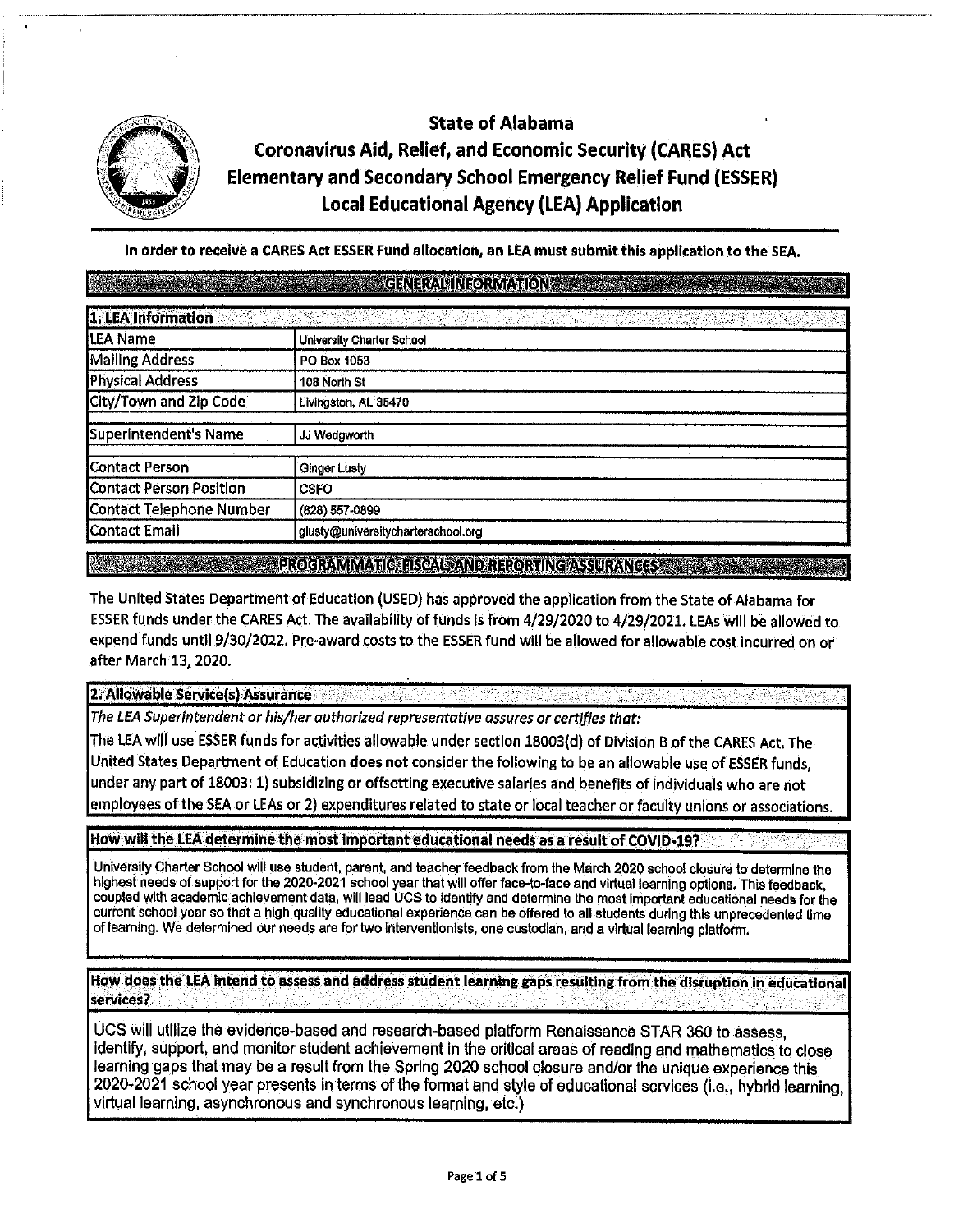|                              |                                                                                                                                                                                                       |                                                                                                            |                                    |                                                | Which allowable activities will the LEA use ESSER funds to provide educational services? (Select all that apply) |  |  |  |  |
|------------------------------|-------------------------------------------------------------------------------------------------------------------------------------------------------------------------------------------------------|------------------------------------------------------------------------------------------------------------|------------------------------------|------------------------------------------------|------------------------------------------------------------------------------------------------------------------|--|--|--|--|
| V                            | Activities authorized by the Every Student Succeeds Act (ESSA).                                                                                                                                       |                                                                                                            |                                    |                                                |                                                                                                                  |  |  |  |  |
|                              | Activities authorized by the Individuals with Disabilities Education Act (IDEA).                                                                                                                      |                                                                                                            |                                    |                                                |                                                                                                                  |  |  |  |  |
|                              | Activities authorized by the Adult Education and Family Literacy Act.                                                                                                                                 |                                                                                                            |                                    |                                                |                                                                                                                  |  |  |  |  |
|                              |                                                                                                                                                                                                       |                                                                                                            |                                    |                                                | Activities authorized by the Carl D. Perkins Career and Technical Education Act of 2006.                         |  |  |  |  |
|                              | Activities authorized by subtitle B of Title VII of the McKinney-Vento Homeless Assistance Act.                                                                                                       |                                                                                                            |                                    |                                                |                                                                                                                  |  |  |  |  |
|                              | Coordination of preparedness and response efforts of local education agencies with State, local, Tribal, and                                                                                          |                                                                                                            |                                    |                                                |                                                                                                                  |  |  |  |  |
|                              |                                                                                                                                                                                                       |                                                                                                            |                                    |                                                |                                                                                                                  |  |  |  |  |
|                              |                                                                                                                                                                                                       | territorial public health departments, and other relevant agencies, to improve coordinated responses among |                                    |                                                |                                                                                                                  |  |  |  |  |
|                              | such entities to prevent, prepare for, and respond to coronavirus.                                                                                                                                    |                                                                                                            |                                    |                                                |                                                                                                                  |  |  |  |  |
|                              | Providing principals and other school leaders with the resources necessary to address the needs of the<br>Individual schools.                                                                         |                                                                                                            |                                    |                                                |                                                                                                                  |  |  |  |  |
|                              |                                                                                                                                                                                                       |                                                                                                            |                                    |                                                | Activities to address the unique needs of low-income children or students, children with disabilities, English   |  |  |  |  |
| $\boldsymbol{v}$             |                                                                                                                                                                                                       |                                                                                                            |                                    |                                                | learners, racial and ethnic minorities, students experiencing homelessness, and foster care youth, including     |  |  |  |  |
|                              |                                                                                                                                                                                                       |                                                                                                            |                                    |                                                | how outreach and service delivery will meet the needs of each population.                                        |  |  |  |  |
|                              |                                                                                                                                                                                                       |                                                                                                            |                                    |                                                | Developing and implementing procedures and systems to improve the preparedness and response efforts of           |  |  |  |  |
|                              |                                                                                                                                                                                                       |                                                                                                            | local educational agencies.        |                                                |                                                                                                                  |  |  |  |  |
|                              |                                                                                                                                                                                                       |                                                                                                            |                                    |                                                | Training and professional development for staff of the local educational agency on sanitation and minimizing     |  |  |  |  |
|                              |                                                                                                                                                                                                       |                                                                                                            | the spread of infectious diseases. |                                                |                                                                                                                  |  |  |  |  |
|                              |                                                                                                                                                                                                       |                                                                                                            |                                    |                                                | Purchasing supplies to sanitize and clean the facilities of a local educational agency, including building       |  |  |  |  |
|                              |                                                                                                                                                                                                       |                                                                                                            | operated by such agency.           |                                                |                                                                                                                  |  |  |  |  |
|                              |                                                                                                                                                                                                       |                                                                                                            |                                    |                                                | Planning for and coordinating during long-term closures, including for how to provide meals to eligible          |  |  |  |  |
|                              |                                                                                                                                                                                                       |                                                                                                            |                                    |                                                | students, how to provide technology for online learning to all students, how to provide guidance for carrying    |  |  |  |  |
|                              |                                                                                                                                                                                                       |                                                                                                            |                                    |                                                | out requirements under the Individuals with Disabilities Education Act (20 USC 1401 et seq.) and how to          |  |  |  |  |
|                              |                                                                                                                                                                                                       |                                                                                                            |                                    |                                                | ensure other educational services can continue to be provided consistent with all Federal, State, and local      |  |  |  |  |
|                              |                                                                                                                                                                                                       | requirements.                                                                                              |                                    |                                                |                                                                                                                  |  |  |  |  |
|                              |                                                                                                                                                                                                       |                                                                                                            |                                    |                                                | Purchasing educational technology (including hardware, software, and connectivity) for students who are          |  |  |  |  |
|                              |                                                                                                                                                                                                       |                                                                                                            |                                    |                                                | served by the local educational agency that aids in regular and substantive educational interaction between      |  |  |  |  |
| $\vert\bm{\mathsf{v}}\vert$  |                                                                                                                                                                                                       |                                                                                                            |                                    |                                                | students and their classroom instructors, including low-income students and students with disabilities,          |  |  |  |  |
|                              |                                                                                                                                                                                                       |                                                                                                            |                                    |                                                | which may include assistive technology or adaptive equipment.                                                    |  |  |  |  |
|                              |                                                                                                                                                                                                       |                                                                                                            |                                    | Providing mental health services and supports. |                                                                                                                  |  |  |  |  |
|                              |                                                                                                                                                                                                       |                                                                                                            |                                    |                                                | Planning and implementing activities related to summer learning and supplemental afterschool programs,           |  |  |  |  |
|                              |                                                                                                                                                                                                       |                                                                                                            |                                    |                                                |                                                                                                                  |  |  |  |  |
|                              | including providing classroom instruction or online learning during the summer months and addressing the                                                                                              |                                                                                                            |                                    |                                                |                                                                                                                  |  |  |  |  |
|                              | needs of low-income students, students with disabilities, English learners, migrant students, students                                                                                                |                                                                                                            |                                    |                                                |                                                                                                                  |  |  |  |  |
|                              | experiencing homelessness, and children in foster care.                                                                                                                                               |                                                                                                            |                                    |                                                |                                                                                                                  |  |  |  |  |
| $ \boldsymbol{\mathcal{V}} $ | Other activities that are necessary to maintain the operation of and continuity of services in local<br>educational agencies and continuing to employ existing staff of the local educational agency. |                                                                                                            |                                    |                                                |                                                                                                                  |  |  |  |  |
|                              |                                                                                                                                                                                                       |                                                                                                            |                                    |                                                |                                                                                                                  |  |  |  |  |
|                              |                                                                                                                                                                                                       |                                                                                                            |                                    |                                                | Provide a detailed budget to explain how ESSER funds will be used in your LEA.                                   |  |  |  |  |
|                              |                                                                                                                                                                                                       |                                                                                                            |                                    |                                                | <b>CARES Act ESSER Funds</b>                                                                                     |  |  |  |  |
|                              |                                                                                                                                                                                                       |                                                                                                            |                                    |                                                | <b>FUND SOURCE CODE 4290</b>                                                                                     |  |  |  |  |
| <b>Function</b>              |                                                                                                                                                                                                       | Object                                                                                                     | Program                            | Amount                                         | <b>Brief Description of Expenditure</b>                                                                          |  |  |  |  |
| 1100                         |                                                                                                                                                                                                       | 10                                                                                                         | 8100                               | \$155,601.06                                   | Two Interventionist Salary                                                                                       |  |  |  |  |
| 1100                         |                                                                                                                                                                                                       | 210                                                                                                        | 8100                               | \$28,800.00                                    | Interventionists State Health Ins                                                                                |  |  |  |  |
| 1100                         |                                                                                                                                                                                                       | 220                                                                                                        | 8100                               | \$18,492.80                                    | Interventionists State Retirement                                                                                |  |  |  |  |
| 1100                         |                                                                                                                                                                                                       | 230                                                                                                        | 8100                               | \$9,547.07                                     | Interventionists Social Security                                                                                 |  |  |  |  |
| 1100                         |                                                                                                                                                                                                       | 240                                                                                                        | 8100                               | \$2,256.02                                     | Interventionists Medicare                                                                                        |  |  |  |  |
| 1100                         |                                                                                                                                                                                                       | 250                                                                                                        | 8,100                              | \$648.00                                       | Interventionists State Unemployment                                                                              |  |  |  |  |
| 1100                         |                                                                                                                                                                                                       | 270                                                                                                        | 8100                               | \$180.00                                       | Interventionists Life Insurance                                                                                  |  |  |  |  |
| 1100                         |                                                                                                                                                                                                       | 311                                                                                                        | 8100                               | \$9,797.00                                     | Virtual learning platform                                                                                        |  |  |  |  |
| 3200                         |                                                                                                                                                                                                       | 171                                                                                                        | 8300                               | \$6,677.93                                     | Custodian Salary                                                                                                 |  |  |  |  |

3200 210 8300 \$9,600.00 Custodian State Health Ins 3200 220 8300 \$749.26 Custodian State Retirement

 $\sim$ 

 $\mathbb{R}^3$ 

 $\hat{\mathbf{v}}$ 

ř.

l,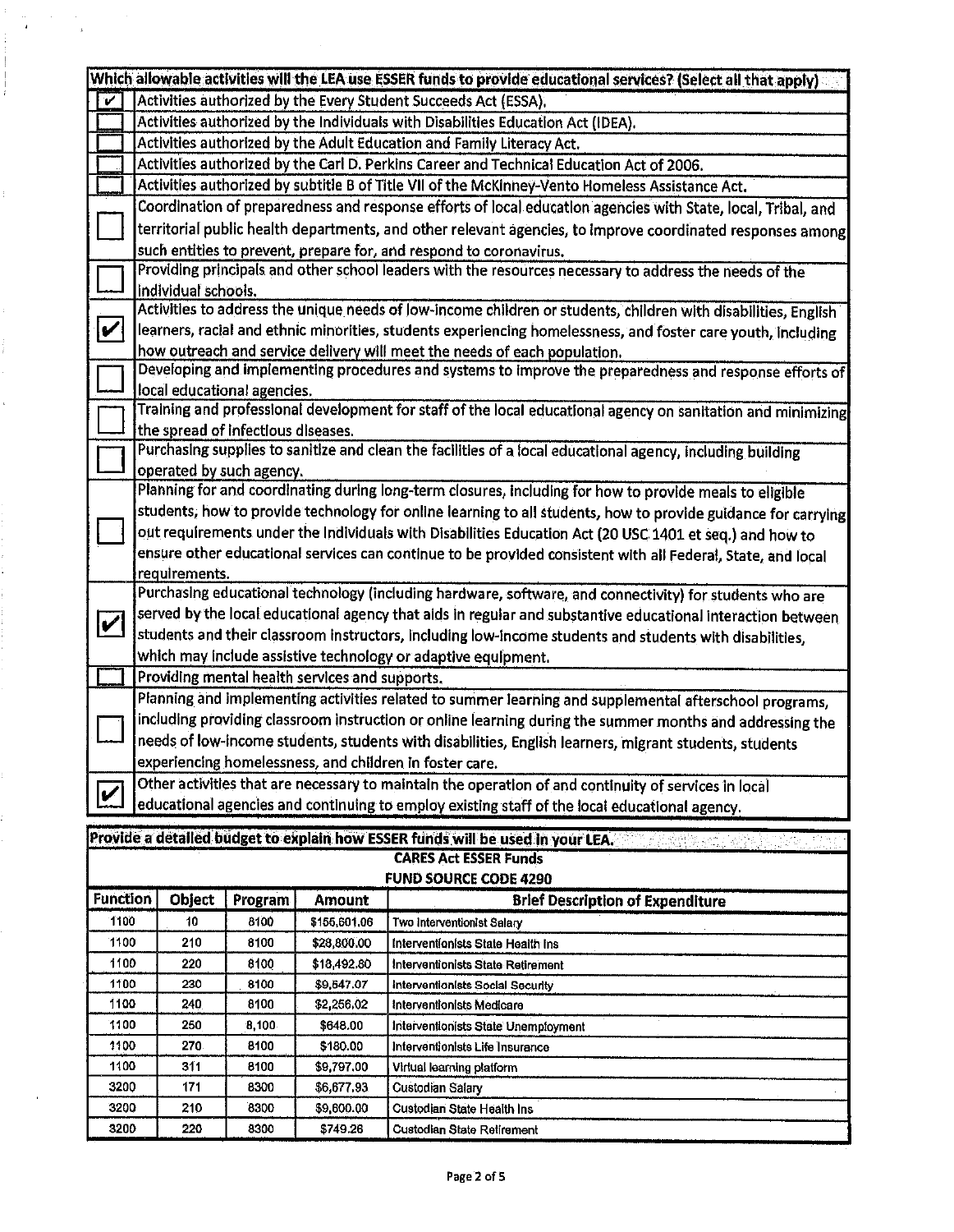| <b>Detailed Budget Continued for ESSER</b><br><b>CARES Act ESSER Funds</b> |            |                |        |                                          |  |  |  |                              |
|----------------------------------------------------------------------------|------------|----------------|--------|------------------------------------------|--|--|--|------------------------------|
|                                                                            |            |                |        |                                          |  |  |  | <b>Fund Source Code 4290</b> |
| Function                                                                   | Object     | <b>Program</b> | Amount | <b>Brief Description of Expenditures</b> |  |  |  |                              |
| 3200                                                                       | <b>230</b> | 8300           |        | \$414.03 Custodian Social Security       |  |  |  |                              |
| 3200                                                                       | <b>240</b> | 8300           |        | \$96.83 Custodian Medicare               |  |  |  |                              |
| 3200                                                                       | <b>250</b> | 8300           |        | \$216.00 Custodian State Unemployment    |  |  |  |                              |
| 3200                                                                       | 270        | 8300           |        | \$100.00 Custodian Life Insurance        |  |  |  |                              |

 $\mathcal{L}^{\text{max}}_{\text{max}}$  , where  $\mathcal{L}^{\text{max}}_{\text{max}}$ 

 $\mathcal{L}(\mathcal{L}^{\mathcal{L}})$  and  $\mathcal{L}^{\mathcal{L}}$  and  $\mathcal{L}^{\mathcal{L}}$  and  $\mathcal{L}^{\mathcal{L}}$ 

 $\label{eq:2.1} \frac{1}{\sqrt{2}}\int_{\mathbb{R}^3}\frac{1}{\sqrt{2}}\left(\frac{1}{\sqrt{2}}\right)^2\frac{1}{\sqrt{2}}\left(\frac{1}{\sqrt{2}}\right)^2\frac{1}{\sqrt{2}}\left(\frac{1}{\sqrt{2}}\right)^2\frac{1}{\sqrt{2}}\left(\frac{1}{\sqrt{2}}\right)^2.$ 

 $\mathcal{L}(\mathcal{L}^{\mathcal{L}})$  and  $\mathcal{L}(\mathcal{L}^{\mathcal{L}})$  and  $\mathcal{L}(\mathcal{L}^{\mathcal{L}})$  and  $\mathcal{L}(\mathcal{L}^{\mathcal{L}})$ 

 $\label{eq:2.1} \frac{1}{\sqrt{2}}\int_{\mathbb{R}^3}\frac{1}{\sqrt{2}}\left(\frac{1}{\sqrt{2}}\int_{\mathbb{R}^3}\frac{1}{\sqrt{2}}\left(\frac{1}{\sqrt{2}}\int_{\mathbb{R}^3}\frac{1}{\sqrt{2}}\right)\left(\frac{1}{\sqrt{2}}\int_{\mathbb{R}^3}\frac{1}{\sqrt{2}}\right)\left(\frac{1}{\sqrt{2}}\int_{\mathbb{R}^3}\frac{1}{\sqrt{2}}\int_{\mathbb{R}^3}\frac{1}{\sqrt{2}}\int_{\mathbb{R}^3}\frac{1}{\sqrt{2}}\left$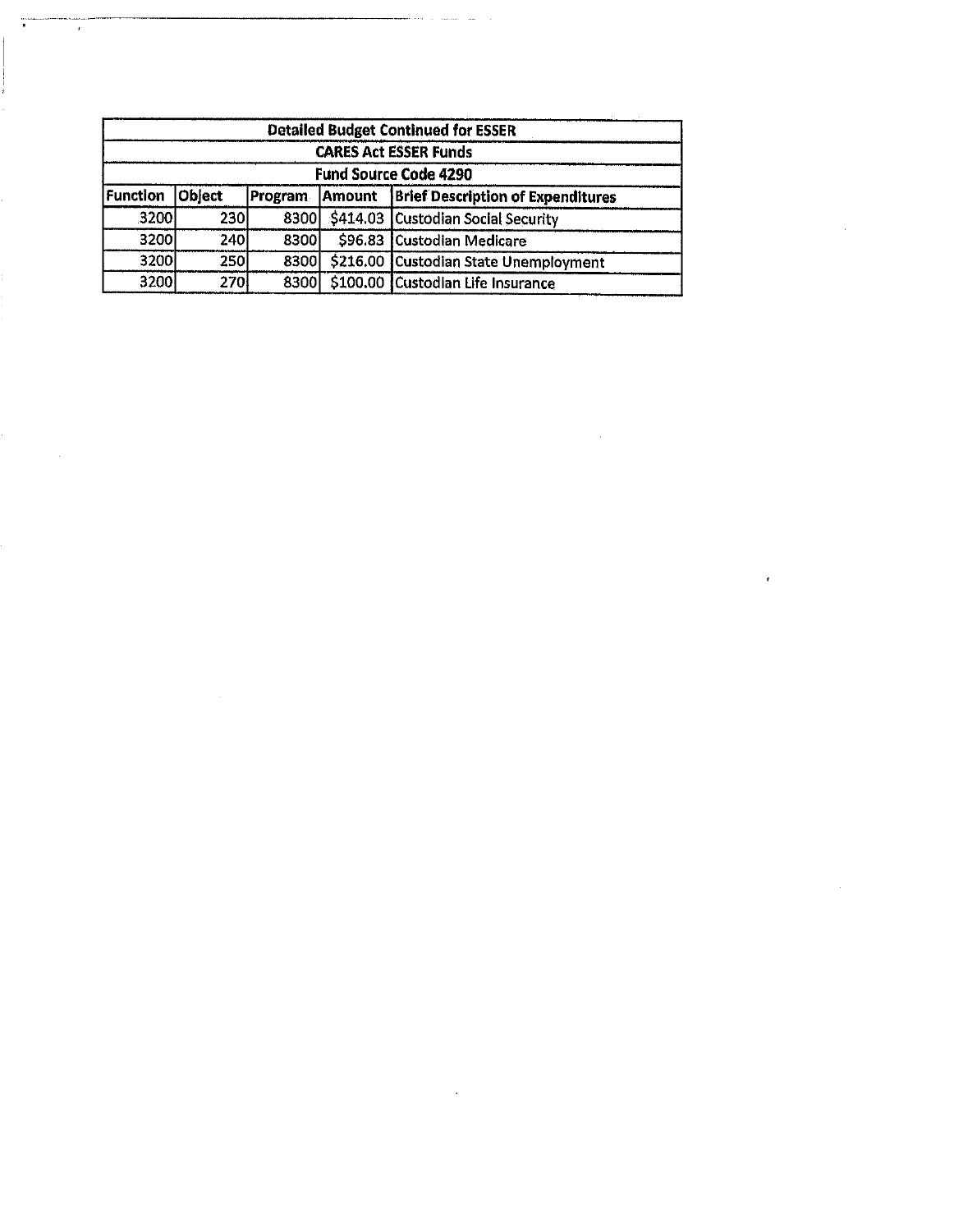What is the LEA's proposed timeline for providing services and assistance to students and staff?

August 2020 - Sept 30, 2022.

## How will the LEA use ESSER funds to promote remote learning?

UCS will utilize virtual Instruction platforms (i.e., Odysseyware and/or Edgenuity) to provide engaging and supportive remote learning Instruction for students who have chosen to learn virtually this school year. This method will ensure that a rigorous and quality educational experience can be presented to all students.

## 3. Equitable Services Assurances

*The LEA Superintendent or his/her authorized representative assures or certifies the following:* 

- The LEA receiving ESSER funds will provide equitable services to students and teachers in non-public schools as required under Section 18005 of Division B of the CARES Act.
- The LEA receiving ESSER funds will provide equitable services to students and teachers In non-public schools located within the LEA In the same manner as provided under Section 1117 of the ESEA, as determined through timely and meaningful consultation with representatives of non-public schools.
- The LEA will ensure that it will maintain control of funds for the services and assistance provided to a non-public school
- The LEA will ensure that it will have title to materials, equipment, and property purchased with ESSER funds.
- The LEA will ensure that services to a non-public school with ESSER funds will be provided by the LEA directly, or through contract with, another public or private entity.

Provide a brief explanation of the following: How will equitable service funds be used by the private schools? How will timely and meaningful consultation occur with private schools? What is the proposed timeline for services and assistance to be implemented by private schools?

N/A for University Charter School.

# **EXAMPLE 2008 AND CONTRACTS AND CERTIFICATIONS**

**4. Other Assurances and Certifications.** 

*The LEA Superintendent or his/her authorized representative assures or certifies the following:* 

- The LEA that receives ESSER funds will, to the greatest extent practicable, continue to compensate Its employees and contractors during the period of any disruptions or closures related to COVID-19 In compliance with Section 18006 of Division B of the CARES Act. In addition, LEAs that accept funds will continue to pay employees and contractors to the greatest extent practicable based on the unique financial circumstances of the LEA. CARES Act funds generally will not be used for bonuses, merit pay, or similar expenditures, unless related to disruptions or closures resulting from COVID-19,
- The LEA will request technical assistance on the use of ESSER funds for remote learning, which includes both distance education as defined in Section 103(7) of the HEA and distance learning as defined in ESEA Section 8101(14), so that students can continue learning during school closures.
- The LEA wlll cooperate with any SEA monitoring policies and/or procedures with regards to the allowabllity of expenditures.
- The LEA will use ESSER funds for purposes that are reasonable, necessary, and allocable under the CARES Act.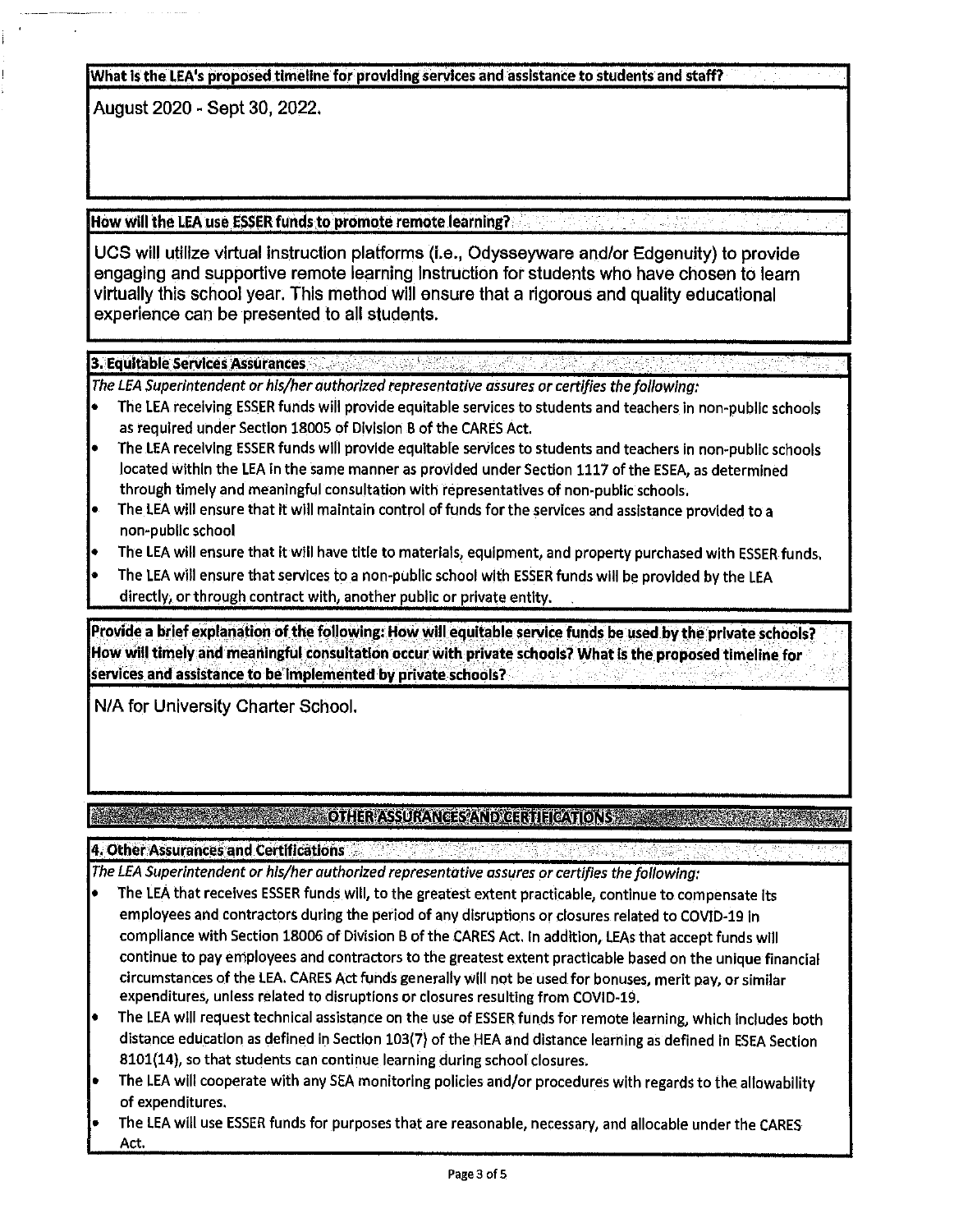*The LEA Superintendent or his/her authorized representative assures or certifies the following:* 

- The LEA will provide to the SEA the methodology used to provide services or assistance to students and staff In both public and non-public schools, the uses of funds and demonstration of their compliance with Section 18003(d), such as any use of funds addressing the digital divide, Including securing access to home-based connectivity and remote-use devices, related Issues in supporting remote learning for all students, including disadvantaged populations.
- The LEA will cooperate with any examination of records with respect to such funds by making records available for Inspection, production, and examination, and authorized Individuals for interview and examination, upon request.
- The LEA will comply with the provisions of all applicable acts, regulations and assurances; the following provisions of Education Department General Administrative Regulations (EDGAR) 34 CFR Parts 76, 77, 81, 82, 84, 97, 98, and 99; the 0MB Guidelines to Agencies on Governmentwlde Debarment and Suspension (Nonprocurement) In 2 CFR Part 180, as adopted and amended as regulations of the Department in 2 CFR Part 3485; and the Uniform Guidance in 2 CFR Part 200, as adopted and amended as regulations of the Department In 2 CFR Part 3474.

#### **5. Section 442 of the General Education Provisions Act Assurances**

*The LEA Superintendent or his/her authorized representative assures or certifies the following:* 

(a) Each local educational agency which participates in an applicable program under which Federal funds are made available to such agency through a State agency or board shall submit to such agency or board a general application containing the assurances set forth in subsection (b). The application shall cover the participation by that local educational agency In all such programs.

(b) The general application submitted by a local education agency under subsection (a) shall set forth assurances

(1) that the local educational agency will administer each program by the application in accordance with all applicable statutes, regulations, program plans, and applications;

(2) that the control of funds provided to the local educational agency under each program, and title to property acquired with those funds, will be in a public agency and that a public agency will administer those funds and property;

(3) that the local educational agency will use fiscal control and fund accounting procedures that wlll ensure proper disbursement of, and accounting for, Federal funds paid to that agency under each program;

(4) that the local educational agency will make reports to the State agency or board and to the Secretary as may reasonably be necessary to enable the State agency or board and the Secretary to perform their duties and that the local educational agency WIii maintain such records, Including the records required under section 443, and provide access to those records, as the State agency or board or the Secretary deem necessary to perform their duties;

(5) that the local educational agency will provide reasonable opportunities for the participation by teachers, parents, and other Interested agencies, organizations, and individuals in the planning for and operation of each program;

(6) that any application, evaluation, periodic program plan or report relating to each program wlli be made readily available to parents and other members of the general public;

(7) that in the case of any project Involving construction •

(A) the project is not Inconsistent with overall State plans for the construction of school facilities, and (B) In developing plans for construction, due consideration wlli be given to excellence of architecture and design and to compliance With standards prescribed by the Secretary under section 504 of the Rehabilitation Act of 1973 in order to ensure that facilities constructed with the use of Federal funds are accessible to and usable by Individuals with disabilities;

(8) that the local educational agency has adopted effective procedures for acquiring and disseminating to teachers and administrators participating in each program significant information from educational research, demonstrations, and similar projects, and for adopting, where appropriate, promising educational practices developed through such projects; and

(9) that none of the funds expended under any applicable program will be used to acquire equipment (including computer software) in any instance In which such acquisition results In a direct financial benefit to any organization representing the interests of the purchasing entity or its employees or any affiliate of such an organization. (c) A general application submitted under this section shall remain In effect for the duration of the program It covers. The State agencies or boards administering the programs covered by the application shall not require the submission or amendment of such application unless required by changes In Federal or State law or by other significant change In the circumstances affecting an assurance In such application.